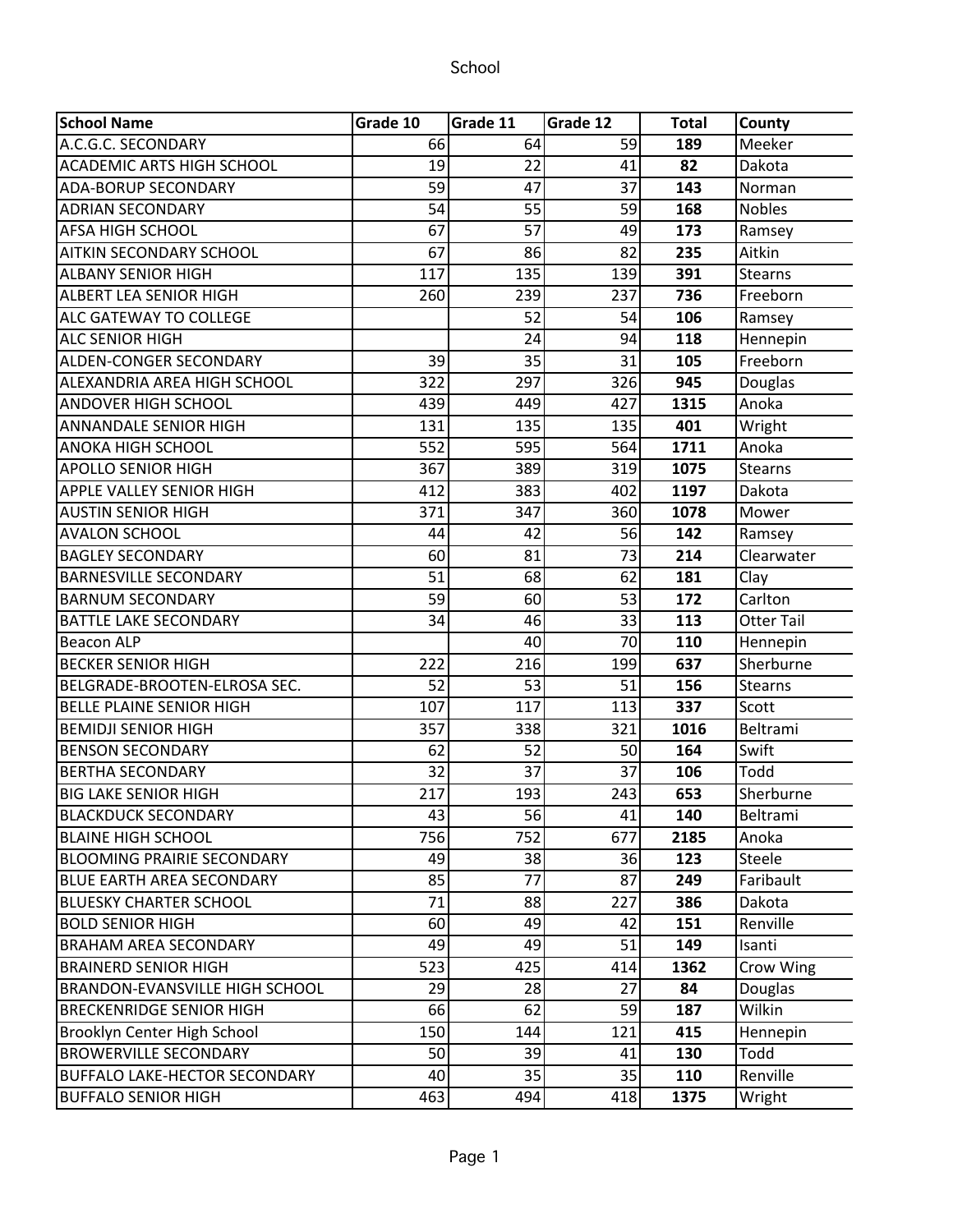| 130<br>145<br>144<br>419<br>Olmsted<br>61<br>61<br>54<br>176<br>Houston<br>385<br>354<br>347<br>1086<br>Isanti<br>38<br><b>Yellow Medicine</b><br>51<br>50<br>139<br>84<br>85<br>92<br>261<br>Goodhue<br>51<br>29<br>34<br>114<br>Carlton<br>69<br>58<br>45<br>172<br>Cass<br>36<br>36<br>38<br>Redwood<br>110<br>526<br>491<br>456<br>1473<br>Anoka<br>77<br>74<br>101<br>252<br>Carver<br>461<br>441<br>428<br>1330<br>Ramsey<br>356<br>376<br>369<br>1101<br>Olmsted<br>715<br>733<br>677<br>2125<br>Hennepin<br>397<br>436<br>422<br>1255<br>Carver<br>376<br>357<br>332<br>1065<br>Carver<br>72<br>53<br>62<br>187<br>Olmsted<br>25<br>32<br>22<br>79<br>St. Louis<br>273<br>255<br>272<br>800<br>Chisago<br>56<br>59<br>42<br>157<br>St. Louis<br>29<br>25<br>36<br>90<br>Clearwater<br>48<br>43<br>38<br>129<br>Le Sueur<br>25<br>21<br>28<br>74<br><b>Big Stone</b><br>28<br>20<br>23<br>71<br>Carlton<br>193<br>171<br>Carlton<br>149<br>513<br>270<br>220<br>207<br>697<br>Anoka<br>68<br>61<br>57<br>186<br>Ramsey<br>339<br>336<br>971<br>296<br>Ramsey<br>46<br>45<br>58<br>149<br>Cook<br>518<br>508<br>451<br>1477<br>Anoka<br>58<br>54<br>28<br>140<br>Ramsey<br>26<br>$\overline{32}$<br>18<br>76<br>Carlton<br>80<br>63<br>79<br>222<br>Polk<br>85<br>80<br>81<br>246<br>Crow Wing<br>25<br>31<br>30<br>86<br>Ramsey<br>150<br>150<br>138<br>438<br>Wright<br>50<br>36<br>43<br>129<br>Lac qui Parle<br>51<br>55<br>46<br>152<br>Itasca<br>200<br>213<br>182<br>595<br>Wright<br>195<br>227<br>211<br>633<br>St. Louis<br>220<br>198<br>201<br>619<br>Becker<br>104<br>84<br>99<br>287<br>Clay<br>76<br>85<br>79<br>240<br>Olmsted<br>99<br>78<br>321<br>St. Louis<br>144<br>502<br>503<br>500<br>1505<br>Dakota<br>69<br>55<br>51<br>175<br>Hennepin | BURNSVILLE HIGH SCHOOL                   | 651 | 640 | 604 | 1895 | Dakota |
|-------------------------------------------------------------------------------------------------------------------------------------------------------------------------------------------------------------------------------------------------------------------------------------------------------------------------------------------------------------------------------------------------------------------------------------------------------------------------------------------------------------------------------------------------------------------------------------------------------------------------------------------------------------------------------------------------------------------------------------------------------------------------------------------------------------------------------------------------------------------------------------------------------------------------------------------------------------------------------------------------------------------------------------------------------------------------------------------------------------------------------------------------------------------------------------------------------------------------------------------------------------------------------------------------------------------------------------------------------------------------------------------------------------------------------------------------------------------------------------------------------------------------------------------------------------------------------------------------------------------------------------------------------------------------------------------------------------------------------------------------------------------------|------------------------------------------|-----|-----|-----|------|--------|
|                                                                                                                                                                                                                                                                                                                                                                                                                                                                                                                                                                                                                                                                                                                                                                                                                                                                                                                                                                                                                                                                                                                                                                                                                                                                                                                                                                                                                                                                                                                                                                                                                                                                                                                                                                         | BYRON SENIOR HIGH SCHOOL                 |     |     |     |      |        |
|                                                                                                                                                                                                                                                                                                                                                                                                                                                                                                                                                                                                                                                                                                                                                                                                                                                                                                                                                                                                                                                                                                                                                                                                                                                                                                                                                                                                                                                                                                                                                                                                                                                                                                                                                                         | CALEDONIA SENIOR HIGH                    |     |     |     |      |        |
|                                                                                                                                                                                                                                                                                                                                                                                                                                                                                                                                                                                                                                                                                                                                                                                                                                                                                                                                                                                                                                                                                                                                                                                                                                                                                                                                                                                                                                                                                                                                                                                                                                                                                                                                                                         | CAMBRIDGE-ISANTI HIGH SCHOOL             |     |     |     |      |        |
|                                                                                                                                                                                                                                                                                                                                                                                                                                                                                                                                                                                                                                                                                                                                                                                                                                                                                                                                                                                                                                                                                                                                                                                                                                                                                                                                                                                                                                                                                                                                                                                                                                                                                                                                                                         | <b>CANBY SECONDARY</b>                   |     |     |     |      |        |
|                                                                                                                                                                                                                                                                                                                                                                                                                                                                                                                                                                                                                                                                                                                                                                                                                                                                                                                                                                                                                                                                                                                                                                                                                                                                                                                                                                                                                                                                                                                                                                                                                                                                                                                                                                         | <b>CANNON FALLS SECONDARY</b>            |     |     |     |      |        |
|                                                                                                                                                                                                                                                                                                                                                                                                                                                                                                                                                                                                                                                                                                                                                                                                                                                                                                                                                                                                                                                                                                                                                                                                                                                                                                                                                                                                                                                                                                                                                                                                                                                                                                                                                                         | <b>CARLTON SECONDARY</b>                 |     |     |     |      |        |
|                                                                                                                                                                                                                                                                                                                                                                                                                                                                                                                                                                                                                                                                                                                                                                                                                                                                                                                                                                                                                                                                                                                                                                                                                                                                                                                                                                                                                                                                                                                                                                                                                                                                                                                                                                         | CASS LAKE-BENA SECONDARY                 |     |     |     |      |        |
|                                                                                                                                                                                                                                                                                                                                                                                                                                                                                                                                                                                                                                                                                                                                                                                                                                                                                                                                                                                                                                                                                                                                                                                                                                                                                                                                                                                                                                                                                                                                                                                                                                                                                                                                                                         | <b>CEDAR MOUNTAIN SECONDARY</b>          |     |     |     |      |        |
|                                                                                                                                                                                                                                                                                                                                                                                                                                                                                                                                                                                                                                                                                                                                                                                                                                                                                                                                                                                                                                                                                                                                                                                                                                                                                                                                                                                                                                                                                                                                                                                                                                                                                                                                                                         | <b>CENTENNIAL HIGH SCHOOL</b>            |     |     |     |      |        |
|                                                                                                                                                                                                                                                                                                                                                                                                                                                                                                                                                                                                                                                                                                                                                                                                                                                                                                                                                                                                                                                                                                                                                                                                                                                                                                                                                                                                                                                                                                                                                                                                                                                                                                                                                                         | <b>CENTRAL SENIOR HIGH</b>               |     |     |     |      |        |
|                                                                                                                                                                                                                                                                                                                                                                                                                                                                                                                                                                                                                                                                                                                                                                                                                                                                                                                                                                                                                                                                                                                                                                                                                                                                                                                                                                                                                                                                                                                                                                                                                                                                                                                                                                         | <b>CENTRAL SENIOR HIGH</b>               |     |     |     |      |        |
|                                                                                                                                                                                                                                                                                                                                                                                                                                                                                                                                                                                                                                                                                                                                                                                                                                                                                                                                                                                                                                                                                                                                                                                                                                                                                                                                                                                                                                                                                                                                                                                                                                                                                                                                                                         | <b>CENTURY SENIOR HIGH</b>               |     |     |     |      |        |
|                                                                                                                                                                                                                                                                                                                                                                                                                                                                                                                                                                                                                                                                                                                                                                                                                                                                                                                                                                                                                                                                                                                                                                                                                                                                                                                                                                                                                                                                                                                                                                                                                                                                                                                                                                         | CHAMPLIN PARK HIGH SCHOOL                |     |     |     |      |        |
|                                                                                                                                                                                                                                                                                                                                                                                                                                                                                                                                                                                                                                                                                                                                                                                                                                                                                                                                                                                                                                                                                                                                                                                                                                                                                                                                                                                                                                                                                                                                                                                                                                                                                                                                                                         | <b>CHANHASSEN HIGH SCHOOL</b>            |     |     |     |      |        |
|                                                                                                                                                                                                                                                                                                                                                                                                                                                                                                                                                                                                                                                                                                                                                                                                                                                                                                                                                                                                                                                                                                                                                                                                                                                                                                                                                                                                                                                                                                                                                                                                                                                                                                                                                                         | CHASKA HIGH SCHOOL                       |     |     |     |      |        |
|                                                                                                                                                                                                                                                                                                                                                                                                                                                                                                                                                                                                                                                                                                                                                                                                                                                                                                                                                                                                                                                                                                                                                                                                                                                                                                                                                                                                                                                                                                                                                                                                                                                                                                                                                                         | <b>CHATFIELD SECONDARY</b>               |     |     |     |      |        |
|                                                                                                                                                                                                                                                                                                                                                                                                                                                                                                                                                                                                                                                                                                                                                                                                                                                                                                                                                                                                                                                                                                                                                                                                                                                                                                                                                                                                                                                                                                                                                                                                                                                                                                                                                                         | <b>CHERRY SECONDARY</b>                  |     |     |     |      |        |
|                                                                                                                                                                                                                                                                                                                                                                                                                                                                                                                                                                                                                                                                                                                                                                                                                                                                                                                                                                                                                                                                                                                                                                                                                                                                                                                                                                                                                                                                                                                                                                                                                                                                                                                                                                         | <b>CHISAGO LAKES SENIOR HIGH</b>         |     |     |     |      |        |
|                                                                                                                                                                                                                                                                                                                                                                                                                                                                                                                                                                                                                                                                                                                                                                                                                                                                                                                                                                                                                                                                                                                                                                                                                                                                                                                                                                                                                                                                                                                                                                                                                                                                                                                                                                         | <b>CHISHOLM SECONDARY</b>                |     |     |     |      |        |
|                                                                                                                                                                                                                                                                                                                                                                                                                                                                                                                                                                                                                                                                                                                                                                                                                                                                                                                                                                                                                                                                                                                                                                                                                                                                                                                                                                                                                                                                                                                                                                                                                                                                                                                                                                         | <b>CLEARBROOK-GONVICK SECONDARY</b>      |     |     |     |      |        |
|                                                                                                                                                                                                                                                                                                                                                                                                                                                                                                                                                                                                                                                                                                                                                                                                                                                                                                                                                                                                                                                                                                                                                                                                                                                                                                                                                                                                                                                                                                                                                                                                                                                                                                                                                                         | <b>CLEVELAND SECONDARY</b>               |     |     |     |      |        |
|                                                                                                                                                                                                                                                                                                                                                                                                                                                                                                                                                                                                                                                                                                                                                                                                                                                                                                                                                                                                                                                                                                                                                                                                                                                                                                                                                                                                                                                                                                                                                                                                                                                                                                                                                                         | CLINTON-GRACEVILLE-BEARDSLEY SR.         |     |     |     |      |        |
|                                                                                                                                                                                                                                                                                                                                                                                                                                                                                                                                                                                                                                                                                                                                                                                                                                                                                                                                                                                                                                                                                                                                                                                                                                                                                                                                                                                                                                                                                                                                                                                                                                                                                                                                                                         | <b>CLOQUET AREA ALT. ED. PROGRAMS</b>    |     |     |     |      |        |
|                                                                                                                                                                                                                                                                                                                                                                                                                                                                                                                                                                                                                                                                                                                                                                                                                                                                                                                                                                                                                                                                                                                                                                                                                                                                                                                                                                                                                                                                                                                                                                                                                                                                                                                                                                         | <b>CLOQUET SENIOR</b>                    |     |     |     |      |        |
|                                                                                                                                                                                                                                                                                                                                                                                                                                                                                                                                                                                                                                                                                                                                                                                                                                                                                                                                                                                                                                                                                                                                                                                                                                                                                                                                                                                                                                                                                                                                                                                                                                                                                                                                                                         | <b>COLUMBIA HEIGHTS SENIOR HIGH</b>      |     |     |     |      |        |
|                                                                                                                                                                                                                                                                                                                                                                                                                                                                                                                                                                                                                                                                                                                                                                                                                                                                                                                                                                                                                                                                                                                                                                                                                                                                                                                                                                                                                                                                                                                                                                                                                                                                                                                                                                         | Community of Peace Academy High Sch      |     |     |     |      |        |
|                                                                                                                                                                                                                                                                                                                                                                                                                                                                                                                                                                                                                                                                                                                                                                                                                                                                                                                                                                                                                                                                                                                                                                                                                                                                                                                                                                                                                                                                                                                                                                                                                                                                                                                                                                         | <b>COMO PARK SENIOR HIGH</b>             |     |     |     |      |        |
|                                                                                                                                                                                                                                                                                                                                                                                                                                                                                                                                                                                                                                                                                                                                                                                                                                                                                                                                                                                                                                                                                                                                                                                                                                                                                                                                                                                                                                                                                                                                                                                                                                                                                                                                                                         | <b>COOK COUNTY SENIOR HIGH</b>           |     |     |     |      |        |
|                                                                                                                                                                                                                                                                                                                                                                                                                                                                                                                                                                                                                                                                                                                                                                                                                                                                                                                                                                                                                                                                                                                                                                                                                                                                                                                                                                                                                                                                                                                                                                                                                                                                                                                                                                         | COON RAPIDS HIGH SCHOOL                  |     |     |     |      |        |
|                                                                                                                                                                                                                                                                                                                                                                                                                                                                                                                                                                                                                                                                                                                                                                                                                                                                                                                                                                                                                                                                                                                                                                                                                                                                                                                                                                                                                                                                                                                                                                                                                                                                                                                                                                         | <b>CREATIVE ARTS SECONDARY SCHOOL</b>    |     |     |     |      |        |
|                                                                                                                                                                                                                                                                                                                                                                                                                                                                                                                                                                                                                                                                                                                                                                                                                                                                                                                                                                                                                                                                                                                                                                                                                                                                                                                                                                                                                                                                                                                                                                                                                                                                                                                                                                         | CROMWELL-WRIGHT SECONDARY                |     |     |     |      |        |
|                                                                                                                                                                                                                                                                                                                                                                                                                                                                                                                                                                                                                                                                                                                                                                                                                                                                                                                                                                                                                                                                                                                                                                                                                                                                                                                                                                                                                                                                                                                                                                                                                                                                                                                                                                         | <b>CROOKSTON SECONDARY</b>               |     |     |     |      |        |
|                                                                                                                                                                                                                                                                                                                                                                                                                                                                                                                                                                                                                                                                                                                                                                                                                                                                                                                                                                                                                                                                                                                                                                                                                                                                                                                                                                                                                                                                                                                                                                                                                                                                                                                                                                         | <b>CROSBY-IRONTON SECONDARY</b>          |     |     |     |      |        |
|                                                                                                                                                                                                                                                                                                                                                                                                                                                                                                                                                                                                                                                                                                                                                                                                                                                                                                                                                                                                                                                                                                                                                                                                                                                                                                                                                                                                                                                                                                                                                                                                                                                                                                                                                                         | <b>CYBER VILLAGE ACADEMY</b>             |     |     |     |      |        |
|                                                                                                                                                                                                                                                                                                                                                                                                                                                                                                                                                                                                                                                                                                                                                                                                                                                                                                                                                                                                                                                                                                                                                                                                                                                                                                                                                                                                                                                                                                                                                                                                                                                                                                                                                                         | DASSEL-COKATO SENIOR HIGH                |     |     |     |      |        |
|                                                                                                                                                                                                                                                                                                                                                                                                                                                                                                                                                                                                                                                                                                                                                                                                                                                                                                                                                                                                                                                                                                                                                                                                                                                                                                                                                                                                                                                                                                                                                                                                                                                                                                                                                                         | DAWSON-BOYD SECONDARY                    |     |     |     |      |        |
|                                                                                                                                                                                                                                                                                                                                                                                                                                                                                                                                                                                                                                                                                                                                                                                                                                                                                                                                                                                                                                                                                                                                                                                                                                                                                                                                                                                                                                                                                                                                                                                                                                                                                                                                                                         | <b>DEER RIVER SECONDARY</b>              |     |     |     |      |        |
|                                                                                                                                                                                                                                                                                                                                                                                                                                                                                                                                                                                                                                                                                                                                                                                                                                                                                                                                                                                                                                                                                                                                                                                                                                                                                                                                                                                                                                                                                                                                                                                                                                                                                                                                                                         | <b>DELANO SENIOR HIGH</b>                |     |     |     |      |        |
|                                                                                                                                                                                                                                                                                                                                                                                                                                                                                                                                                                                                                                                                                                                                                                                                                                                                                                                                                                                                                                                                                                                                                                                                                                                                                                                                                                                                                                                                                                                                                                                                                                                                                                                                                                         | <b>DENFELD HIGH SCHOOL</b>               |     |     |     |      |        |
|                                                                                                                                                                                                                                                                                                                                                                                                                                                                                                                                                                                                                                                                                                                                                                                                                                                                                                                                                                                                                                                                                                                                                                                                                                                                                                                                                                                                                                                                                                                                                                                                                                                                                                                                                                         | <b>DETROIT LAKES SENIOR HIGH</b>         |     |     |     |      |        |
|                                                                                                                                                                                                                                                                                                                                                                                                                                                                                                                                                                                                                                                                                                                                                                                                                                                                                                                                                                                                                                                                                                                                                                                                                                                                                                                                                                                                                                                                                                                                                                                                                                                                                                                                                                         | DILWORTH-GLYNDON-FELTON SENIOR HIQ       |     |     |     |      |        |
|                                                                                                                                                                                                                                                                                                                                                                                                                                                                                                                                                                                                                                                                                                                                                                                                                                                                                                                                                                                                                                                                                                                                                                                                                                                                                                                                                                                                                                                                                                                                                                                                                                                                                                                                                                         | DOVER-EYOTA HIGH SCHOOL                  |     |     |     |      |        |
|                                                                                                                                                                                                                                                                                                                                                                                                                                                                                                                                                                                                                                                                                                                                                                                                                                                                                                                                                                                                                                                                                                                                                                                                                                                                                                                                                                                                                                                                                                                                                                                                                                                                                                                                                                         | DULUTH AREA LEARNING CENTER              |     |     |     |      |        |
|                                                                                                                                                                                                                                                                                                                                                                                                                                                                                                                                                                                                                                                                                                                                                                                                                                                                                                                                                                                                                                                                                                                                                                                                                                                                                                                                                                                                                                                                                                                                                                                                                                                                                                                                                                         | <b>EAGAN SENIOR HIGH</b>                 |     |     |     |      |        |
|                                                                                                                                                                                                                                                                                                                                                                                                                                                                                                                                                                                                                                                                                                                                                                                                                                                                                                                                                                                                                                                                                                                                                                                                                                                                                                                                                                                                                                                                                                                                                                                                                                                                                                                                                                         | <b>EAGLE RIDGE ACADEMY CHARTER SCHOO</b> |     |     |     |      |        |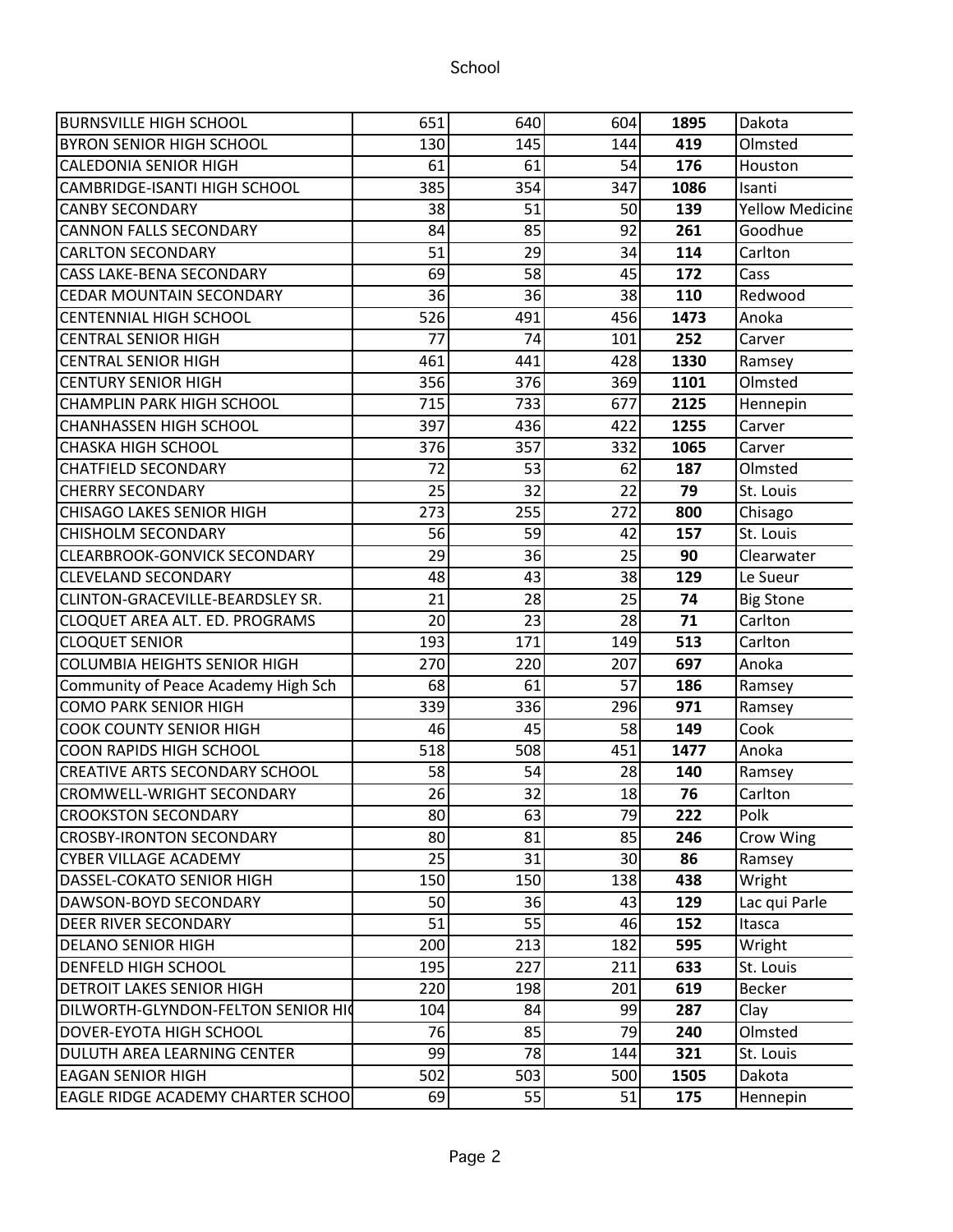| <b>EAST CENTRAL SENIOR SECONDARY</b>      | 51  | 45  | 56  | 152  | Pine              |
|-------------------------------------------|-----|-----|-----|------|-------------------|
| <b>EAST GRAND FORKS SENIOR HIGH</b>       | 142 | 155 | 136 | 433  | Polk              |
| <b>EAST HIGH SCHOOL</b>                   | 335 | 384 | 386 | 1105 | St. Louis         |
| <b>EAST RANGE ACADEMY OF TECH-SCIENCE</b> | 33  | 35  | 52  | 120  | St. Louis         |
| <b>EAST RIDGE HIGH SCHOOL</b>             | 461 | 462 | 441 | 1364 | Washington        |
| <b>EAST VIEW ACADEMY</b>                  |     | 24  | 85  | 109  | Ramsey            |
| <b>EASTVIEW SENIOR HIGH</b>               | 565 | 552 | 507 | 1624 | Dakota            |
| <b>EDEN PRAIRIE SENIOR HIGH</b>           | 753 | 752 | 750 | 2255 | Hennepin          |
| <b>EDEN VALLEY SECONDARY</b>              | 73  | 65  | 77  | 215  | Meeker            |
| <b>EDGERTON SECONDARY</b>                 | 24  | 27  | 26  | 77   | Pipestone         |
| <b>EDINA SENIOR HIGH</b>                  | 690 | 699 | 666 | 2055 | Hennepin          |
| <b>EDISON SENIOR HIGH</b>                 | 258 | 260 | 215 | 733  | Hennepin          |
| <b>EDVISIONS OFF CAMPUS SCHOOL</b>        | 23  | 22  | 21  | 66   | Le Sueur          |
| EL COLEGIO CHARTER SCHOOL                 | 21  | 26  | 24  | 71   | Hennepin          |
| <b>ELK RIVER SENIOR HIGH</b>              | 444 | 405 | 405 | 1254 | Sherburne         |
| EVELETH-GILBERT SENIOR HIGH               | 75  | 72  | 58  | 205  | St. Louis         |
| <b>FAIR Senior High</b>                   | 53  | 52  | 65  | 170  | Hennepin          |
| FAIRMONT JR./SR. HIGH SCHOOL              | 146 | 145 | 138 | 429  | Martin            |
| <b>FALLS SECONDARY</b>                    | 88  | 80  | 99  | 267  | Koochiching       |
| <b>FARIBAULT SENIOR HIGH</b>              | 333 | 276 | 304 | 913  | Rice              |
| <b>FARMINGTON HIGH SCHOOL</b>             | 570 | 532 | 443 | 1545 | Dakota            |
| <b>FERGUS FALLS AREA LEARNING CENTER</b>  | 26  | 33  | 18  | 77   | <b>Otter Tail</b> |
| <b>FERTILE-BELTRAMI SECONDARY</b>         | 42  | 36  | 27  | 105  | Polk              |
| <b>FILLMORE CENTRAL SENIOR HIGH</b>       | 45  | 42  | 50  | 137  | Fillmore          |
| <b>FLOODWOOD SECONDARY</b>                | 21  | 18  | 24  | 63   | St. Louis         |
| <b>FOLEY SENIOR HIGH</b>                  | 135 | 187 | 157 | 479  | Benton            |
| FOREST LAKE AREA LEARNING CENTER          | 25  | 35  | 54  | 114  | Washington        |
| <b>FOREST LAKE SENIOR HIGH</b>            | 517 | 448 | 477 | 1442 | Washington        |
| <b>FOSSTON SECONDARY</b>                  | 50  | 53  | 58  | 161  | Polk              |
| <b>FRAZEE SECONDARY</b>                   | 76  | 69  | 63  | 208  | <b>Becker</b>     |
| FRESHWATER ED. DIST. ALC                  | 28  | 36  | 30  | 94   | Wadena            |
| <b>FRIDLEY SENIOR HIGH</b>                | 236 | 240 | 199 | 675  | Anoka             |
| <b>FULDA SECONDARY</b>                    | 27  | 25  | 29  | 81   | Murray            |
| G.F.W. HIGH SCHOOL                        | 63  | 48  | 66  | 177  | Sibley            |
| <b>GLENCOE-SILVER LAKE SENIOR HIGH</b>    | 130 | 140 | 104 | 374  | McLeod            |
| GOODHUE SECONDARY                         | 43  | 62  | 41  | 146  | Goodhue           |
| <b>GRAND MEADOW SENIOR HIGH</b>           | 36  | 36  | 28  | 100  | Mower             |
| <b>GRAND RAPIDS SENIOR HIGH</b>           | 261 | 274 | 254 | 789  | Itasca            |
| <b>GREAT RIVER SCHOOL</b>                 | 50  | 50  | 53  | 153  | Ramsey            |
| Greenbush-Middle River Secondary          | 36  | 36  | 31  | 103  | Roseau            |
| <b>GREENWAY SENIOR HIGH</b>               | 86  | 77  | 69  | 232  | Itasca            |
| HANCOCK SEC.                              | 24  | 18  | 25  | 67   | <b>Stevens</b>    |
| HARBOR CITY INTERNATIONAL CHARTER         | 61  | 59  | 56  | 176  | St. Louis         |
| <b>HARDING SENIOR HIGH</b>                | 478 | 511 | 427 | 1416 | Ramsey            |
| <b>HASTINGS HIGH SCHOOL</b>               | 364 | 352 | 324 | 1040 | Dakota            |
| <b>HAWLEY SECONDARY</b>                   | 70  | 72  | 70  | 212  | Clay              |
|                                           |     |     |     |      |                   |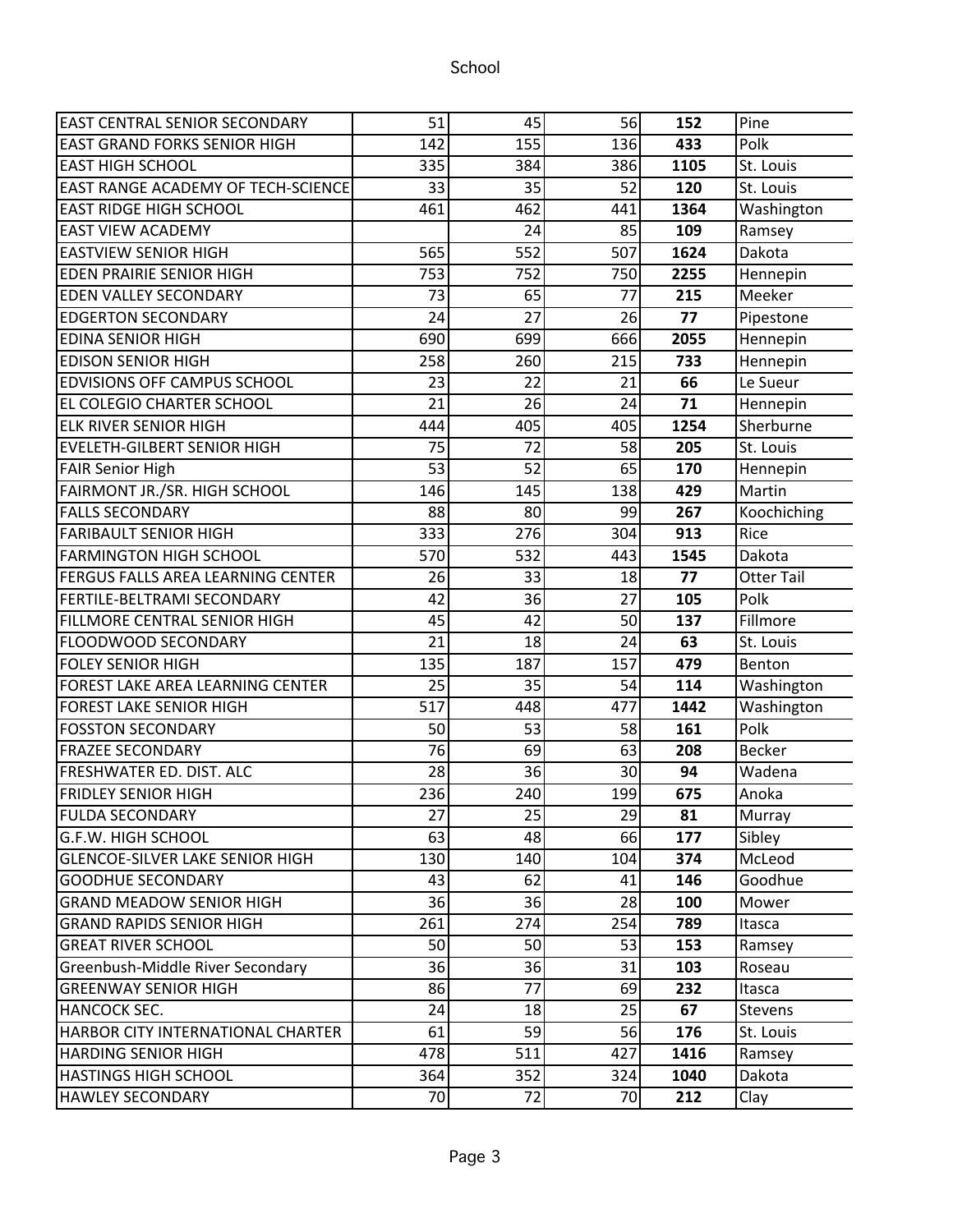#### HAYFIELD SECONDARY 58 66 59 **183** Dodge HEALY SECONDARY 103 99 87 **289** Morrison HENNING SECONDARY 34 38 30 **102** Otter Tail HENRY SENIOR HIGH  $\begin{array}{ccc} 280 & 301 & 241 & 822 \end{array}$  Hennepin HENRY SIBLEY HIGH SCHOOL 358 371 322 **1051** Dakota Heritage STEM Academy **88** Hennepin 31 30 27 88 Hennepin HERMANTOWN SENIOR HIGH 172 165 150 **487** St. Louis HERON LAKE-OKABENA SECONDARY | 21 20 38 79 Jackson HIAWATHA COLLEGIATE HIGH SCHOOL **89** 99 80 80 179 Hennepin HIBBING HIGH 148 176 157 **481** St. Louis HIGH SCHOOL FOR RECORDING ARTS  $\begin{vmatrix} 38 & 63 & 208 & 309 \end{vmatrix}$  Ramsey HIGHER GROUND SECONDARY ACADEMY | 55 30 40 125 Ramsey HIGHLAND PARK SENIOR HIGH  $\begin{vmatrix} 321 & 329 & 292 \end{vmatrix}$  942 Ramsey HILL CITY SENIOR HIGH 22 19 21 **62** Aitkin HILLS-BEAVER CREEK SECONDARY **21** 22 27 70 Rock HINCKLEY-FINLAYSON SECONDARY 58 65 57 **180** Pine HMONG COLLEGE PREP ACADEMY HS  $\begin{array}{|c|c|c|c|c|c|c|c|} \hline \text{HMONG} & \text{0} & \text{122} & \text{359} & \text{Ramsey} \ \hline \end{array}$ HOLDINGFORD SECONDARY **19** 79 81 100 260 Stearns HOPKINS SENIOR HIGH **1994** 571 539 1604 Hennepin HOUSTON SECONDARY 30 33 31 **94** Houston HOWARD LAKE-WAVERLY-WINSTED SEC. | 87 77 68 232 Wright HUMBOLDT HIGH SCHOOL **175 175 166 546** Ramsey HUTCHINSON SENIOR HIGH 238 235 226 **699** McLeod INSIGHT SCHOOL OF MINNESOTA **84** 61 **135 260** Hennepin IQ ACADEMY MINNESOTA **162** 53 54 55 **162** Otter Tail IRONDALE SENIOR HIGH 436 452 379 **1267** Ramsey  $ISE$  SECONDARY  $28$   $38$   $35$   $101$  Mille Lacs IVAN SAND COMMUNITY HIGH SCHOOL 19 44 **63** Sherburne JACKSON COUNTY CENTRAL SENIOR HIGH 103 87 84 **274** Jackson JANESVILLE-WALDORF-PEMBERTON SEC 59 40 53 **152** Waseca JEFFERSON SENIOR HIGH **ALLARY CONDUCT ASSESS 1246** Hennepin JOHN MARSHALL SENIOR HIGH 479 414 393 **1286** Olmsted JOHNSON SENIOR HIGH 359 343 275 **977** Ramsey JORDAN SECONDARY 139 162 107 **408** Scott KASSON-MANTORVILLE SENIOR HIGH | 169 161 161 139 469 Dodge Kennedy High School **Contained Extending Light Contained Authorizes** 156 138 **446** Otter Tail KENNEDY SENIOR HIGH 405 384 336 **1125** Hennepin KENYON-WANAMINGO SENIOR HIGH 70 68 59 **197** Goodhue KERKHOVEN SECONDARY 41 42 29 **112** Swift KIMBALL SECONDARY 52 65 62 **179** Stearns Kingsland Junior/Senior High School | 41 39 35 115 Fillmore KITTSON CENTRAL SECONDARY **1** 23 16 24 63 Kittson LA CRESCENT SENIOR HIGH 102 93 100 **295** Houston LAC QUI PARLE VALLEY SECONDARY  $\begin{vmatrix} 60 & 51 & 57 \end{vmatrix}$  **168** Lac qui Parle LAFAYETTE SECONDARY 24 23 28 **75** Red Lake LAKE OF THE WOODS SECONDARY 188 23 33 34 Lake of the Woods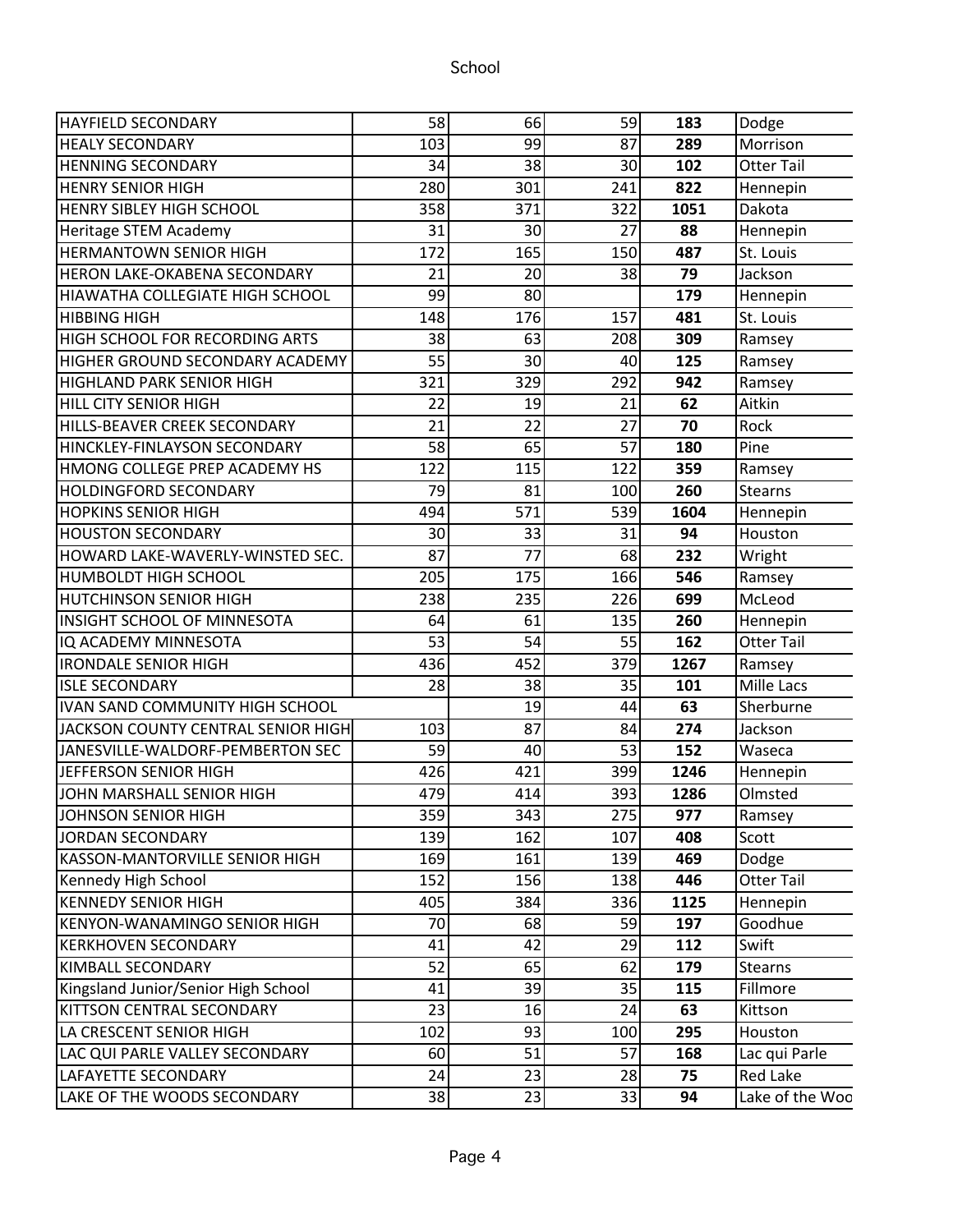| <b>LAKE PARK AUDUBON SECONDARY</b> | 44              | 58  | 46  | 148  | <b>Becker</b>     |
|------------------------------------|-----------------|-----|-----|------|-------------------|
| <b>LAKEVIEW SECONDARY</b>          | 61              | 54  | 61  | 176  | Lyon              |
| LAKEVILLE NORTH HIGH               | 461             | 414 | 462 | 1337 | Dakota            |
| LAKEVILLE SOUTH HIGH               | 461             | 440 | 450 | 1351 | Dakota            |
| LANESBORO SECONDARY                | 18              | 21  | 24  | 63   | Fillmore          |
| LE SUEUR-HENDERSON HIGH SCHOOL     | 86              | 90  | 57  | 233  | Le Sueur          |
| <b>LEAP HIGH SCHOOL</b>            | 71              | 76  | 52  | 199  | Ramsey            |
| LESTER PRAIRIE SECONDARY           | 36              | 25  | 32  | 93   | McLeod            |
| LEWISTON-ALTURA SECONDARY          | 63              | 74  | 62  | 199  | Winona            |
| LINCOLN INTERNATIONAL SCHOOL       | 45              | 27  | 43  | 115  | Hennepin          |
| <b>LINCOLN SECONDARY</b>           | 84              | 93  | 95  | 272  | Carlton           |
| <b>LINCOLN SECONDARY</b>           | 102             | 102 | 95  | 299  | Wabasha           |
| <b>LINCOLN SENIOR HIGH</b>         | 137             | 159 | 132 | 428  | Pennington        |
| LIONSGATE ACADEMY                  | 27              | 26  | 21  | 74   | Hennepin          |
| <b>LITCHFIELD SENIOR HIGH</b>      | 127             | 112 | 93  | 332  | Meeker            |
| LITTLE FALLS SENIOR HIGH           | 188             | 203 | 180 | 571  | Morrison          |
| LITTLEFORK-BIG FALLS SECONDARY     | 34              | 19  | 24  | 77   | Koochiching       |
| LK CRYSTAL-WELLCOME MEMORIAL SEC.  | 71              | 61  | 57  | 189  | <b>Blue Earth</b> |
| LONG PRAIRIE-GREY SECONDARY SCHOOL | $\overline{72}$ | 73  | 60  | 205  | Todd              |
| <b>LUVERNE SENIOR HIGH</b>         | 89              | 100 | 89  | 278  | Rock              |
| LYLE SECONDARY                     | 16              | 25  | 21  | 62   | Mower             |
| MABEL-CANTON SECONDARY             | 19              | 18  | 24  | 61   | Fillmore          |
| <b>MACCRAY SENIOR HIGH</b>         | 41              | 33  | 30  | 104  | Chippewa          |
| MADELIA SECONDARY                  | 39              | 46  | 51  | 136  | Watonwan          |
| MAHNOMEN SECONDARY                 | 37              | 34  | 29  | 100  | Mahnomen          |
| <b>MAHTOMEDI SENIOR HIGH</b>       | 296             | 298 | 281 | 875  | Washington        |
| <b>MANKATO EAST SENIOR HIGH</b>    | 296             | 265 | 244 | 805  | <b>Blue Earth</b> |
| MANKATO WEST SENIOR HIGH           | 304             | 303 | 303 | 910  | <b>Blue Earth</b> |
| <b>MAPLE GROVE SENIOR HIGH</b>     | 581             | 587 | 526 | 1694 | Hennepin          |
| <b>MAPLE LAKE SECONDARY</b>        | 67              | 79  | 77  | 223  | Wright            |
| Maple River Secondary              | 86              | 75  | 83  | 244  | <b>Blue Earth</b> |
| MARSHALL COUNTY CENTRAL HIGH       | 23              | 27  | 30  | 80   | Marshall          |
| MARSHALL HIGH SCHOOL               | 215             | 210 | 191 | 616  | Lyon              |
| MARTIN COUNTY WEST SENIOR HIGH     | 57              | 59  | 69  | 185  | Martin            |
| MATH AND SCIENCE ACADEMY           | 66              | 54  | 55  | 175  | Washington        |
| MAYO SENIOR HIGH                   | 415             | 411 | 371 | 1197 | Olmsted           |
| MCGREGOR SECONDARY                 | 33              | 25  | 22  | 80   | Aitkin            |
| MEDFORD SECONDARY                  | 72              | 54  | 79  | 205  | Steele            |
| MELROSE SECONDARY                  | 146             | 130 | 135 | 411  | <b>Stearns</b>    |
| MEMORIAL HIGH SCHOOL               | 50              | 36  | 45  | 131  | St. Louis         |
| <b>MENAHGA HIGH SCHOOL</b>         | 63              | 62  | 48  | 173  | Wadena            |
| MESABI EAST SECONDARY              | 82              | 72  | 64  | 218  | St. Louis         |
| METRO SCHOOLS CHARTER              | 81              | 57  | 55  | 193  | Hennepin          |
| MILACA SECONDARY HIGH              | 145             | 130 | 127 | 402  | Mille Lacs        |
| MINNEOTA SECONDARY                 | 52              | 48  | 44  | 144  | Lyon              |
| Minnesota Connections Academy      | 308             | 331 | 305 | 944  | Ramsey            |
|                                    |                 |     |     |      |                   |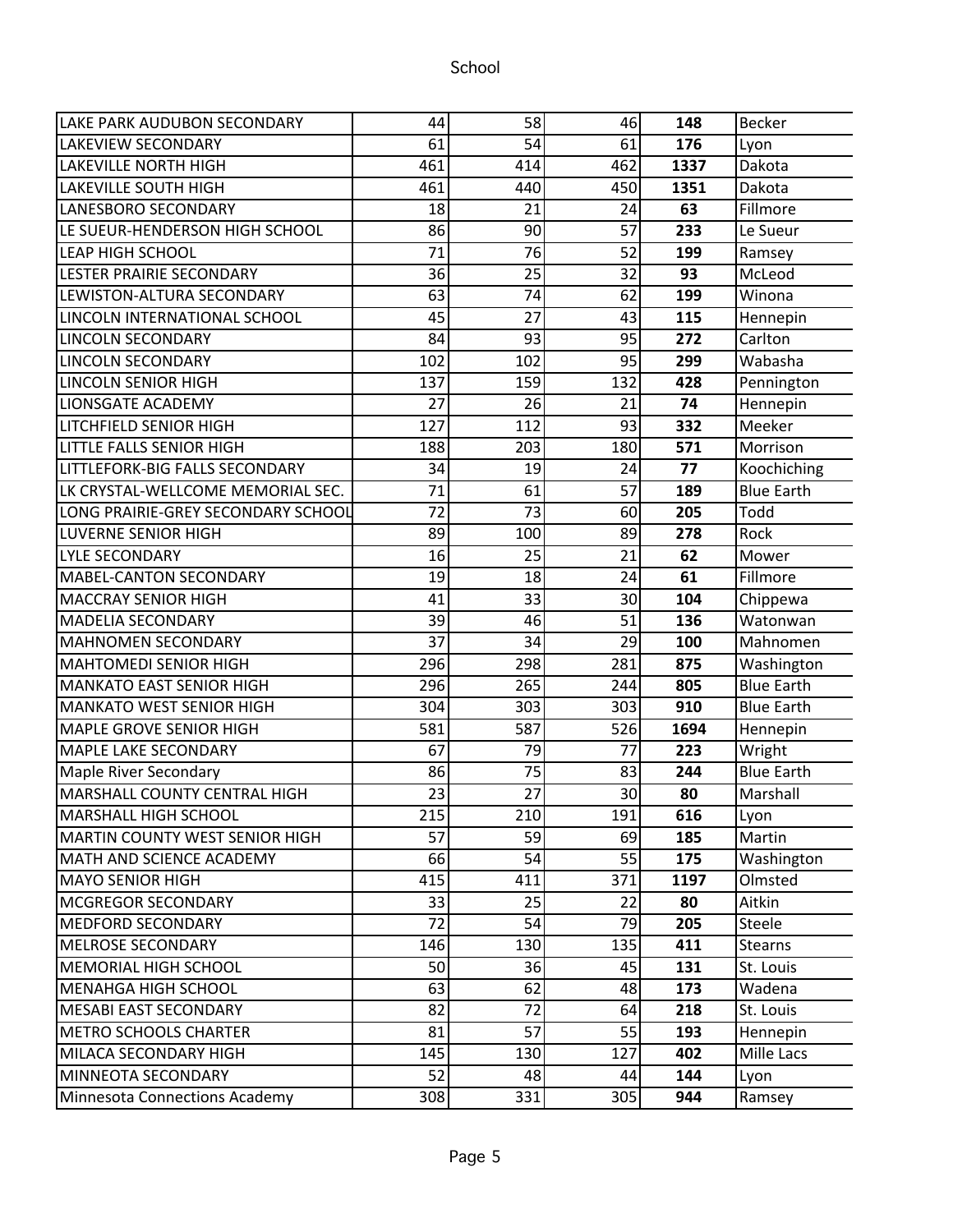| MINNESOTA NEW COUNTRY SCHOOL       | 26  | 24  | 21  | 71   | Sibley            |
|------------------------------------|-----|-----|-----|------|-------------------|
| MINNESOTA ONLINE HIGH SCHOOL       | 22  | 46  | 83  | 151  | Ramsey            |
| MINNESOTA VIRTUAL ACADEMY          | 179 | 204 | 254 | 637  | Houston           |
| MINNETONKA SENIOR HIGH             | 812 | 811 | 825 | 2448 | Hennepin          |
| MINNEWASKA SECONDARY               | 84  | 66  | 85  | 235  | Pope              |
| MONTEVIDEO SENIOR HIGH             | 88  | 96  | 97  | 281  | Chippewa          |
| MONTICELLO SENIOR HIGH             | 309 | 279 | 299 | 887  | Wright            |
| MOORHEAD HIGH SCHOOL               | 431 | 453 | 398 | 1282 | Clay              |
| MOOSE LAKE SECONDARY               | 46  | 60  | 41  | 147  | Carlton           |
| <b>MORA SECONDARY</b>              | 131 | 126 | 99  | 356  | Kanabec           |
| <b>MORRIS AREA SECONDARY</b>       | 70  | 82  | 73  | 225  | <b>Stevens</b>    |
| MOUND WESTONKA HIGH SCHOOL         | 182 | 176 | 131 | 489  | Hennepin          |
| MOUNDS VIEW SENIOR HIGH            | 412 | 464 | 454 | 1330 | Ramsey            |
| MOUNTAIN IRON-BUHL SECONDARY       | 40  | 33  | 32  | 105  | St. Louis         |
| <b>MOUNTAIN LAKE SECONDARY</b>     | 41  | 42  | 39  | 122  | Cottonwood        |
| <b>MTS HIGH SCHOOL</b>             | 31  | 26  | 28  | 85   | Hennepin          |
| MURRAY COUNTY CENTRAL SECONDARY    | 54  | 55  | 52  | 161  | Murray            |
| NASHWAUK SECONDARY                 | 42  | 40  | 36  | 118  | Itasca            |
| NEVIS SECONDARY                    | 47  | 47  | 40  | 134  | Hubbard           |
| NEW LONDON-SPICER SR.              | 111 | 108 | 93  | 312  | Kandiyohi         |
| NEW PATHS AREA LEARNING CENTER     | 21  | 31  | 19  | 71   | Polk              |
| NEW PRAGUE SENIOR HIGH             | 338 | 330 | 305 | 973  | Scott             |
| NEW ULM HIGH SCHOOL                | 160 | 166 | 163 | 489  | Brown             |
| NEW YORK MILLS SECONDARY           | 51  | 50  | 44  | 145  | <b>Otter Tail</b> |
| NICOLLET SENIOR HIGH SCHOOL        | 27  | 33  | 22  | 82   | Nicollet          |
| NORMAN COUNTY EAST SECONDARY       | 26  | 23  | 19  | 68   | Norman            |
| NORTH ACADEMY SENIOR HIGH          | 121 | 98  | 92  | 311  | Hennepin          |
| NORTH BRANCH SENIOR HIGH           | 200 | 234 | 232 | 666  | Chisago           |
| NORTH LAKES ACADEMY 56             | 65  | 60  | 37  | 162  | Washington        |
| <b>NORTH SENIOR HIGH</b>           | 454 | 440 | 478 | 1372 | Ramsey            |
| NORTH WOODS SECONDARY              | 57  | 54  | 35  | 146  | St. Louis         |
| NORTHEAST RANGE SECONDARY          | 22  | 26  | 21  | 69   | St. Louis         |
| NORTHFIELD SENIOR HIGH             | 324 | 354 | 294 | 972  | Rice              |
| NORTHWEST PASSAGE HIGH SCHOOL      | 36  | 36  | 63  | 135  | Anoka             |
| NOVA CLASSICAL ACADEMY UPPER SCHOC | 72  | 64  | 64  | 200  | Ramsey            |
| <b>NRHEG SECONDARY</b>             | 59  | 67  | 71  | 197  | Waseca            |
| <b>OGILVIE SECONDARY</b>           | 41  | 41  | 22  | 104  | Kanabec           |
| Onamia High School                 | 39  | 30  | 30  | 99   | Mille Lacs        |
| OPEN WORLD LEARNING SECONDARY      | 58  | 53  | 48  | 159  | Ramsey            |
| <b>ORONO SENIOR HIGH</b>           | 229 | 234 | 251 | 714  | Hennepin          |
| <b>ORTONVILLE SECONDARY</b>        | 52  | 43  | 37  | 132  | <b>Big Stone</b>  |
| <b>OSAKIS SECONDARY</b>            | 59  | 59  | 56  | 174  | Douglas           |
| <b>OSSEO SENIOR HIGH</b>           | 531 | 544 | 463 | 1538 | Hennepin          |
| OWATONNA SENIOR HIGH               | 346 | 385 | 360 | 1091 | Steele            |
| <b>PACT CHARTER SECONDARY</b>      | 48  | 61  | 53  | 162  | Anoka             |
| PALADIN CAREER AND TECH HIGH SCHOO | 21  | 32  | 141 | 194  | Anoka             |
|                                    |     |     |     |      |                   |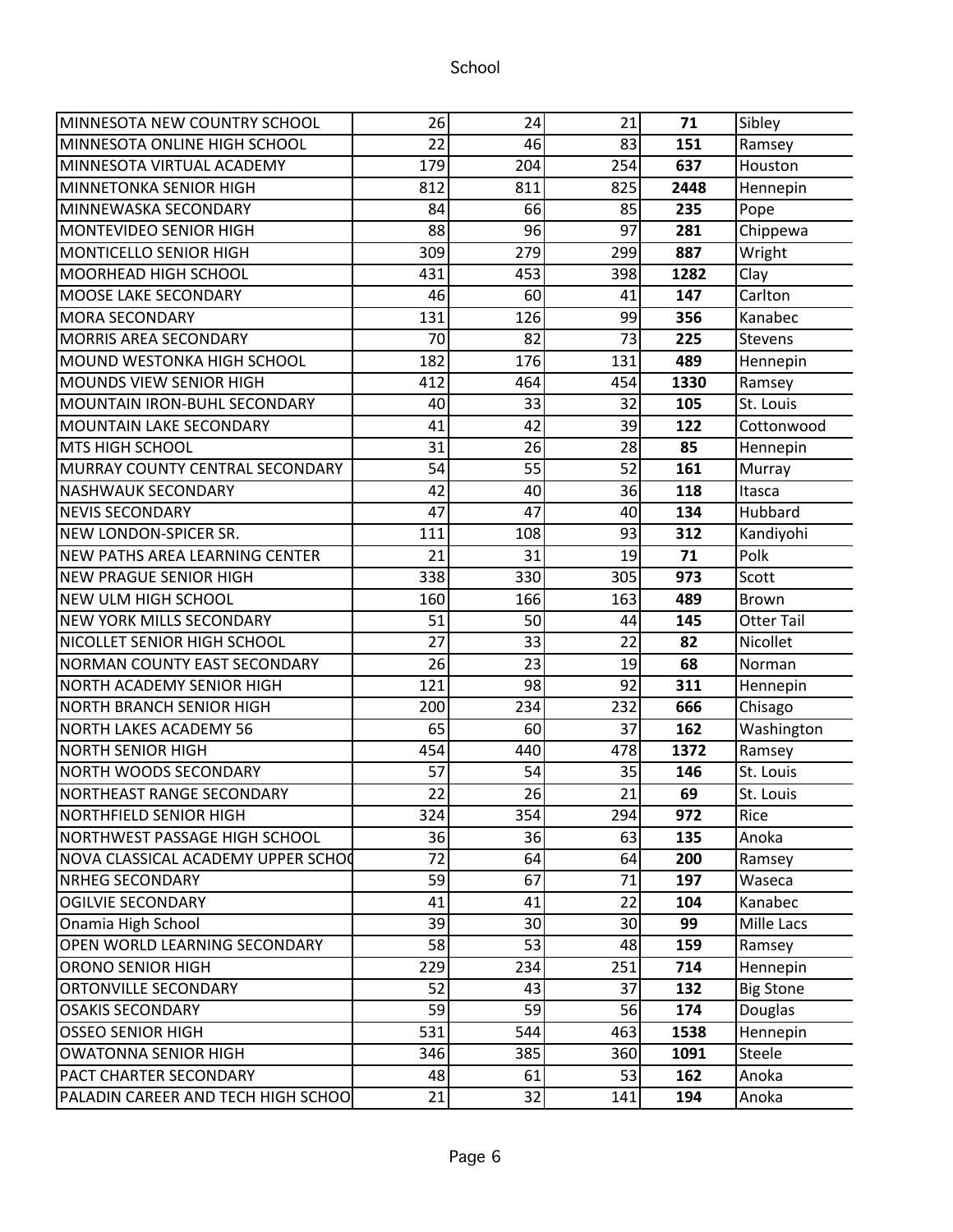| PARK CENTER IB WORLD SCHOOL               | 512             | 498             | 496 | 1506 | Hennepin          |
|-------------------------------------------|-----------------|-----------------|-----|------|-------------------|
| PARK RAPIDS SENIOR HIGH                   | 114             | 108             | 86  | 308  | Hubbard           |
| <b>PARK SENIOR HIGH</b>                   | 454             | 430             | 433 | 1317 | Washington        |
| PARKERS PRAIRIE SECONDARY                 | 45              | 37              | 40  | 122  | <b>Otter Tail</b> |
| PAYNESVILLE AREA HIGH SCHOOL              | 81              | 73              | 71  | 225  | <b>Stearns</b>    |
| PELICAN RAPIDS SECONDARY                  | 68              | 60              | 65  | 193  | <b>Otter Tail</b> |
| <b>PEQUOT LAKES SENIOR HIGH</b>           | 137             | 133             | 131 | 401  | Crow Wing         |
| <b>PERHAM SENIOR HIGH</b>                 | 124             | 110             | 95  | 329  | <b>Otter Tail</b> |
| PERPICH CENTER FOR ARTS EDUCATION         |                 | 63              | 96  | 159  | Hennepin          |
| PILLAGER SENIOR HIGH SCHOOL               | 88              | 78              | 61  | 227  | Cass              |
| PIM Arts High School                      | $\overline{73}$ | $\overline{74}$ | 82  | 229  | Hennepin          |
| <b>PINE CITY SECONDARY</b>                | 130             | 131             | 114 | 375  | Pine              |
| PINE ISLAND SECONDARY                     | 87              | 82              | 86  | 255  | Goodhue           |
| PINE RIVER-BACKUS HIGH SCHOOL             | 60              | 55              | 46  | 161  | Cass              |
| <b>PIPESTONE SENIOR HIGH</b>              | 72              | 98              | 55  | 225  | Pipestone         |
| PLAINVIEW-ELGIN-MILLVILLE HIGH            | 98              | 125             | 90  | 313  | Wabasha           |
| PRAIRIE SEEDS HIGH SCHOOL ACADEMY         | 65              | 49              | 49  | 163  | Hennepin          |
| Princeton High School                     | 259             | 254             | 239 | 752  | Mille Lacs        |
| <b>PRIOR LAKE HIGH SCHOOL</b>             | 638             | 660             | 636 | 1934 | Scott             |
| <b>PROCTOR SENIOR HIGH</b>                | 126             | 129             | 122 | 377  | St. Louis         |
| <b>RANDOLPH SECONDARY</b>                 | 32              | 41              | 41  | 114  | Dakota            |
| <b>RED LAKE COUNTY CENTRAL HIGH SCHOO</b> | 28              | 26              | 25  | 79   | <b>Red Lake</b>   |
| <b>RED LAKE SECONDARY</b>                 | 71              | 55              | 48  | 174  | Beltrami          |
| <b>Red River Area Learning Center</b>     | 26              | 25              | 54  | 105  | Clay              |
| <b>RED ROCK CENTRAL SECONDARY</b>         | 37              | 36              | 33  | 106  | Redwood           |
| <b>RED WING SENIOR HIGH</b>               | 194             | 183             | 189 | 566  | Goodhue           |
| <b>REDWOOD VALLEY SENIOR HIGH</b>         | 86              | 95              | 88  | 269  | Redwood           |
| RENVILLE COUNTY WEST SENIOR HIGH          | 32              | 42              | 27  | 101  | Renville          |
| <b>RICHFIELD SENIOR HIGH</b>              | 309             | 280             | 265 | 854  | Hennepin          |
| ROBBINSDALE ARMSTRONG SENIOR HIGH         | 533             | 490             | 437 | 1460 | Hennepin          |
| ROBBINSDALE COOPER SENIOR HIGH            | 418             | 375             | 362 | 1155 | Hennepin          |
| ROCHESTER ALTERNATIVE LEARNING CTR        | 36              | 86              | 186 | 308  | Olmsted           |
| ROCHESTER STEM ACADEMY                    | 33              | $\overline{32}$ | 24  | 89   | Olmsted           |
| <b>ROCKFORD SECONDARY</b>                 | 138             | 105             | 116 | 359  | Hennepin          |
| Rockridge Academy                         | 22              | 29              | 18  | 69   | St. Louis         |
| <b>ROCORI SENIOR HIGH</b>                 | 198             | 200             | 189 | 587  | <b>Stearns</b>    |
| <b>ROGERS SENIOR HIGH</b>                 | 387             | 379             | 404 | 1170 | Hennepin          |
| RONDO CAMPUS                              | 17              | 34              | 110 | 161  | Hennepin          |
| <b>ROOSEVELT SENIOR HIGH</b>              | 261             | 258             | 212 | 731  | Hennepin          |
| Rosa Parks Charter High School            | 18              | 23              | 26  | 67   | Olmsted           |
| <b>ROSEAU SECONDARY</b>                   | 79              | 99              | 92  | 270  | Roseau            |
| <b>ROSEMOUNT SENIOR HIGH</b>              | 556             | 574             | 526 | 1656 | Dakota            |
| <b>ROSEVILLE AREA SENIOR HIGH</b>         | 585             | 600             | 538 | 1723 | Ramsey            |
| <b>ROYALTON HIGH SCHOOL</b>               | 69              | 68              | 53  | 190  | Morrison          |
| <b>RTR HIGH SCHOOL</b>                    | 45              | 37              | 35  | 117  | Lincoln           |
| <b>RUSH CITY SECONDARY</b>                | 68              | 58              | 65  | 191  | Chisago           |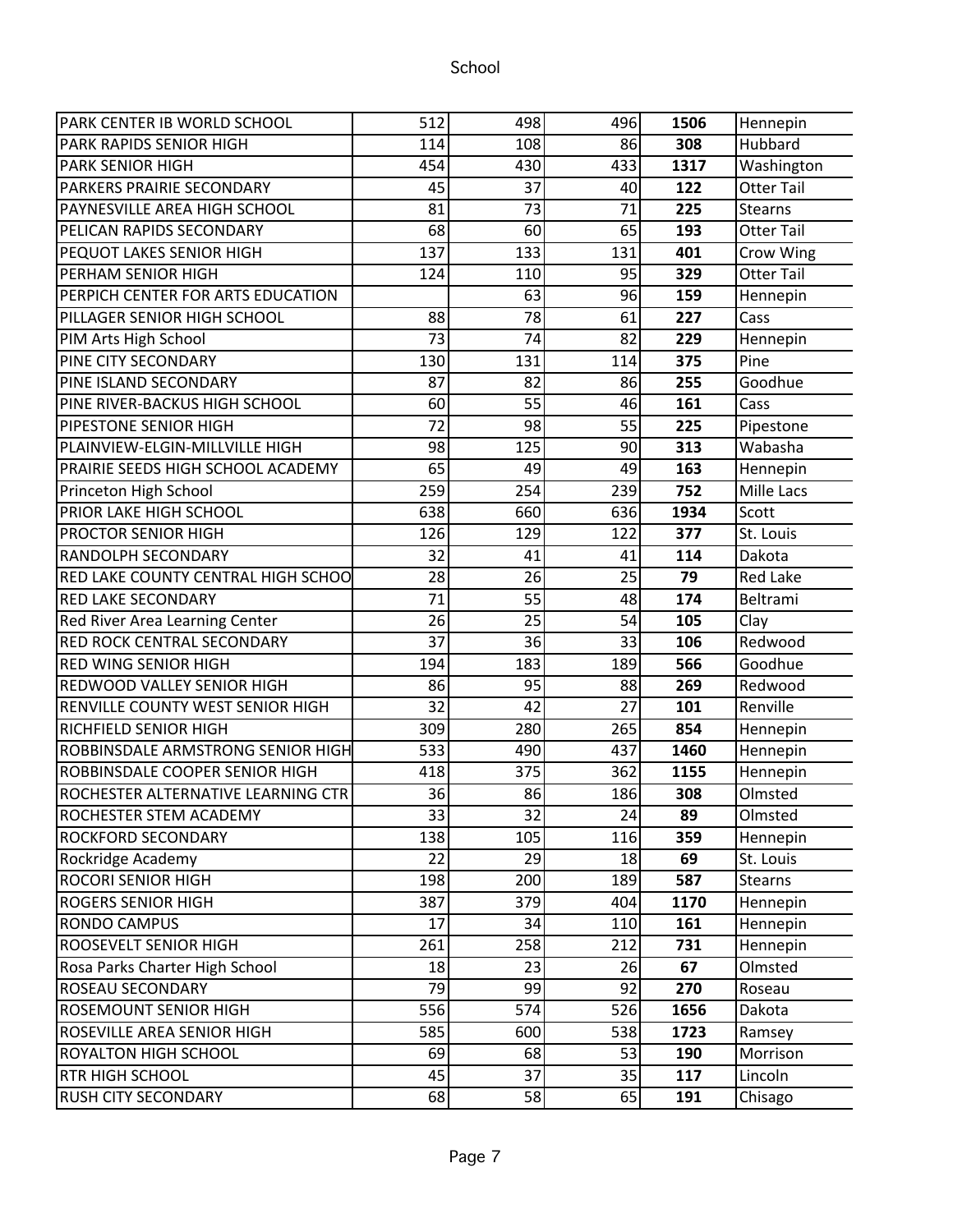| RUSHFORD-PETERSON SENIOR HIGH          | 50  | 51  | 48  | 149  | Fillmore          |
|----------------------------------------|-----|-----|-----|------|-------------------|
| <b>SARTELL SENIOR HIGH</b>             | 280 | 322 | 280 | 882  | <b>Stearns</b>    |
| <b>SAUK CENTRE SECONDARY</b>           | 93  | 84  | 86  | 263  | <b>Stearns</b>    |
| <b>SAUK RAPIDS-RICE SENIOR HIGH</b>    | 339 | 329 | 323 | 991  | Benton            |
| <b>SCHOOL OF ENVIRONMENTAL STUDIES</b> |     | 207 | 190 | 397  | Dakota            |
| <b>SEBEKA SECONDARY</b>                | 38  | 27  | 37  | 102  | Wadena            |
| <b>SHAKOPEE SENIOR HIGH</b>            | 637 | 616 | 595 | 1848 | Scott             |
| <b>SHAKOPEE SR ALC</b>                 | 20  | 27  | 33  | 80   | Scott             |
| SIBLEY EAST-ARLINGTON SENIOR HIGH      | 86  | 93  | 104 | 283  | Sibley            |
| <b>SIMLEY SENIOR HIGH</b>              | 279 | 266 | 275 | 820  | Dakota            |
| SLEEPY EYE SEC.                        | 47  | 32  | 46  | 125  | <b>Brown</b>      |
| <b>SOUTH RIDGE SECONDARY</b>           | 45  | 38  | 42  | 125  | St. Louis         |
| <b>SOUTH SENIOR HIGH</b>               | 468 | 440 | 442 | 1350 | Hennepin          |
| <b>SOUTH ST. PAUL SECONDARY</b>        | 242 | 232 | 209 | 683  | Dakota            |
| <b>SOUTHLAND SENIOR HIGH</b>           | 36  | 36  | 49  | 121  | Mower             |
| SOUTHWEST SENIOR HIGH                  | 466 | 460 | 463 | 1389 | Hennepin          |
| <b>SPECTRUM HIGH SCHOOL</b>            | 89  | 97  | 59  | 245  | Sherburne         |
| <b>SPRING GROVE SECONDARY</b>          | 29  | 29  | 26  | 84   | Houston           |
| SPRING LAKE PARK SENIOR HIGH           | 415 | 402 | 411 | 1228 | Anoka             |
| SPRINGFIELD SECONDARY                  | 45  | 40  | 49  | 134  | Brown             |
| ST CLOUD AREA LEARNING CENTER          | 30  | 55  | 187 | 272  | <b>Stearns</b>    |
| ST PAUL CONSERVATORY PERFORMING A      | 132 | 141 | 132 | 405  | Ramsey            |
| <b>ST. ANTHONY VILLAGE SENIOR HIGH</b> | 177 | 173 | 181 | 531  | Hennepin          |
| <b>ST. CHARLES SECONDARY</b>           | 68  | 81  | 63  | 212  | Winona            |
| <b>ST. CLAIR SECONDARY</b>             | 39  | 44  | 57  | 140  | <b>Blue Earth</b> |
| ST. CROIX PREPARATORY ACADEMY UPPE     | 93  | 74  | 84  | 251  | Washington        |
| <b>ST. FRANCIS HIGH</b>                | 342 | 342 | 287 | 971  | Anoka             |
| St. James Middle/High School           | 84  | 89  | 73  | 246  | Watonwan          |
| <b>ST. LOUIS PARK SENIOR HIGH</b>      | 350 | 359 | 359 | 1068 | Hennepin          |
| ST. MICHAEL-ALBERTVILLE SENIOR HIGH    | 528 | 455 | 449 | 1432 | Wright            |
| St. Peter High School                  | 175 | 153 | 158 | 486  | Nicollet          |
| <b>STAPLES-MOTLEY SENIOR HIGH</b>      | 99  | 84  | 89  | 272  | Todd              |
| <b>STEP ACADEMY CHARTER SCHOOL</b>     | 41  | 35  | 35  | 111  | Ramsey            |
| <b>STEPHEN SENIOR HIGH</b>             | 19  | 23  | 28  | 70   | Marshall          |
| STEWARTVILLE SENIOR HIGH               | 157 | 129 | 134 | 420  | Olmsted           |
| STILLWATER AREA HIGH SCHOOL            | 679 | 691 | 682 | 2052 | Washington        |
| <b>SWANVILLE SECONDARY</b>             | 19  | 25  | 20  | 64   | Morrison          |
| <b>TARTAN SENIOR HIGH</b>              | 446 | 421 | 360 | 1227 | Washington        |
| <b>TECHNICAL SENIOR HIGH</b>           | 443 | 361 | 355 | 1159 | <b>Stearns</b>    |
| THE ALTERNATIVE PROGRAM (TAP)          | 21  | 20  | 45  | 86   | Hennepin          |
| <b>TRACY SECONDARY</b>                 | 66  | 66  | 49  | 181  | Lyon              |
| <b>TREKNORTH HIGH SCHOOL</b>           | 35  | 35  | 32  | 102  | Beltrami          |
| <b>TRI-CITY UNITED HIGH SCHOOL</b>     | 147 | 142 | 128 | 417  | Le Sueur          |
| TRIO WOLF CREEK DISTANCE LEARNING      | 23  | 21  | 77  | 121  | Chisago           |
| <b>TRITON HIGH SCHOOL</b>              | 88  | 90  | 68  | 246  | Dodge             |
| TWIN CITIES ACADEMY                    | 102 | 64  | 59  | 225  | Ramsey            |